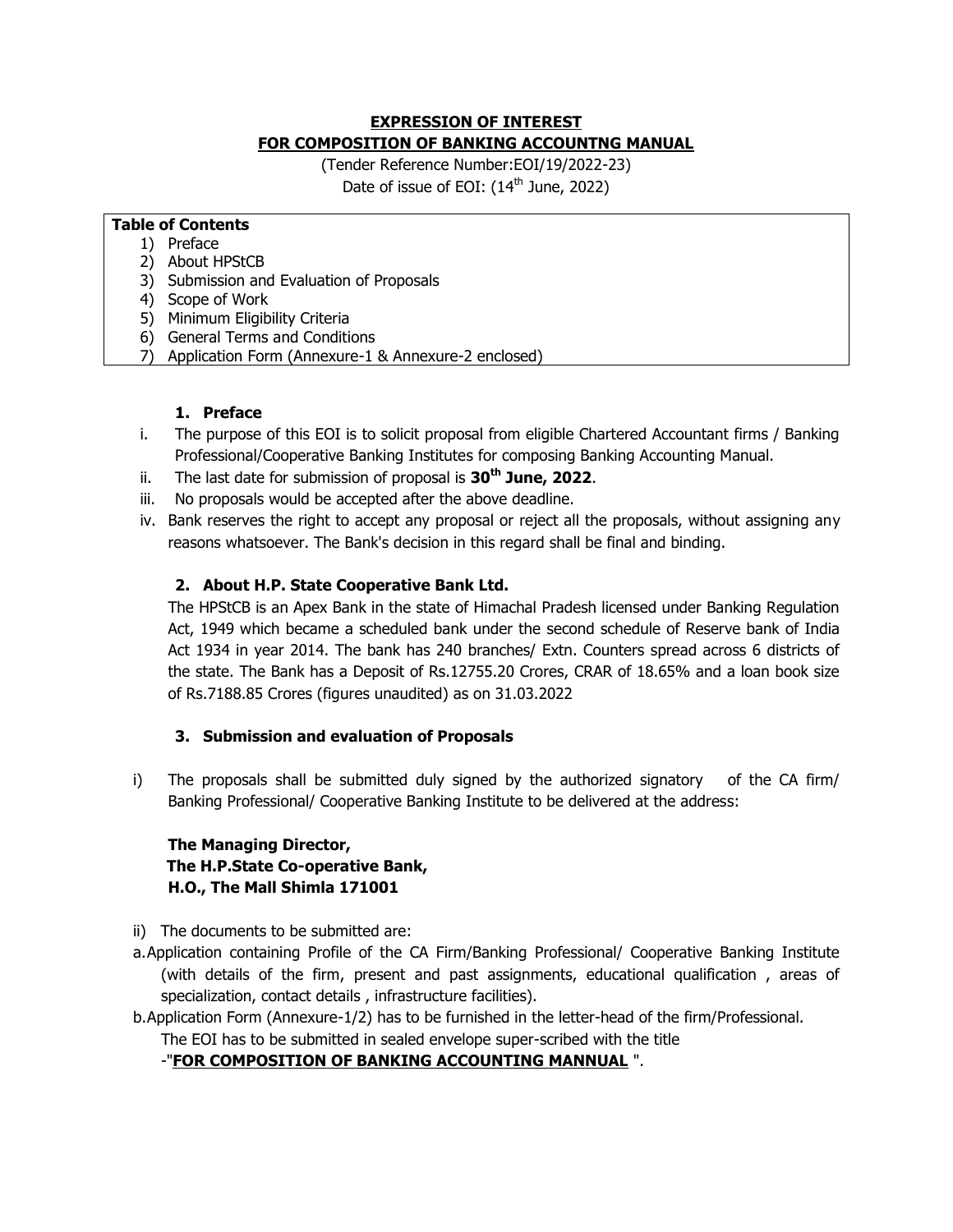#### 4. **SCOPE OF WORK**

- **i.** Banking operations at Branch and EC, Banking operations at HO Level.
- **ii.** Accounting for Members record, issue of Shares and Share Capital accounting and dividend accounting.
- **iii.** Accounting for Deposit of all types including posting of interest on periodical basis/ on encashment/ premature withdrawals/ matured deposits.
- **iv.** Accounting for settlement of claims (Death)
- **v.** Accounting for Loan & Advance formulation
- **vi.** Accounting for Borrowing
- **vii.** Accounting for KCC Loan including Interest Subsidy / Subventions System
- **viii.** Accounting for NPA Management including accounting for NPA provisioning.
- **ix.** Accounting for accounts being marked as NPA (in Auto NPA) and record of Interest Not collected (INC) .
- **x.** Accounting for provisioning for age-wise classification of NPA accounts.
- **xi.** Accounting procedure for MOC proposed in Audit.
- **xii.** Investment accounting in-line with Investment policy of the Bank.
- **xiii.** Accounting for SLR and CRR maintenance.
- **xiv.** Accounting for Fraud reported transactions/ Fraud accounts.
- **xv.** Accounting for Theft & Embezzlement or deviations noted in Cash verification.
- **xvi.** Accounting for Insurance Claims and its settlement.
- **xvii.** Accounting for Fixed Asset.
- **xviii.** Accounting for Consumable items.
- **xix.** Accounting for non fund based Income.
- **xx.** Accounting for Expenditure at BO and HO level.
- **xxi.** Accounting for GST.
- **xxii.** Accounting for Income Tax/TDS/ Refunds claims.
- **xxiii.** Accounting Module for e-payment system (ECS, NEFT, RTGS, IMPS etc),
- **xxiv.** Accounting for Cash management.
- **xxv.** Accounting for ATM transactions.
- **xxvi.** Accounting for Safe/ Lockers.
- **xxvii.** Accounting for Inter Branch Transactions .
- **xxviii.** Accounting for Transfer Price mechanism (TPM)
- **xxix.** Accounting for Bankers accounts.
- **xxx.** Accounting for clearing operations. (CTS Mode)
- **xxxi.** Accounting for inoperative accounts/ unclaimed accounts / record of DEAF accounts.
- **xxxii.** Accounting integration for Cheque Books / DD Books / Pay Orders and Stationery Items.
- **xxxiii.** Attachment for attachment Orders and its record keeping.
- **xxxiv.** Accounting for Bills for Collection including purchase and discounting of Bills.
- **xxxv.** Accounting for Sundry Debtors and Sundry Creditors.
- **xxxvi.** Accounting for Sundry and suspense accounts and its settlement.
- **xxxvii.** Accounting for Common goods Funds.
- **xxxviii.** Accounting for donations and Ex-gratia.
- **xxxix.** Accounting for retirement benefits including Leave Encasement, Gratuity, pension etc. **xl.** Accounting for Contingent liabilities .
- **xli.** Accounting for BG/ LC .
- **xlii.** Accounting for Prior Period Expenses / Income .
- **xliii.** Accounting for Subsidy in Borrower accounts .
- **xliv.** Accounting for Subsidy in Bank's Favour.
- **xlv.** Accounting for Capital Reserve .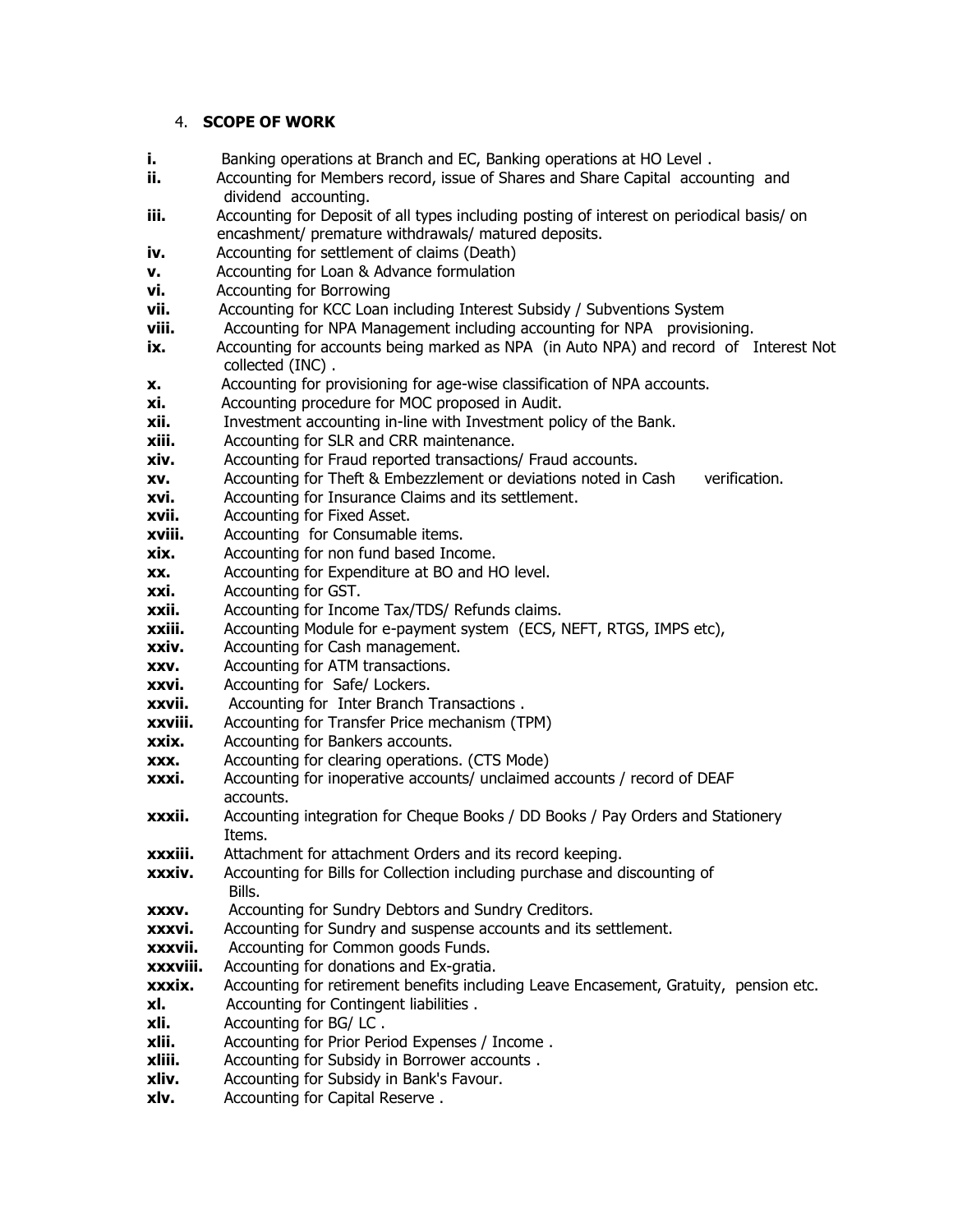- **xlvi.** Accounting for UDP.
- **xlvii.** Accounting for Insurance Commission earned by bank on various Government sponsored insurance schemes.
- **xlviii.** Accounting for pre operating expenses.
- **xlix.** Accounting for Account Receivable.
- **l.** Accounting for Account payable .
- **li.** Accounting for Accrual payable.
- **lii.** Accounting for Accrual Liabilities.
- **liii.** Accounting for Revenue.
- **liv.** Accounting for ICDP Borrowing & Loan at Head Office level as well as at Branch level.
- **lv. Any other Accounting Head which is not enlisted above, but essential as per need of hour as the scope is indicative but not exhaustive.**

### **5. Minimum Eligibility Criteria for CA firm.**

- a. Only Category-I firm as per ICAI/RBI MEF panel for the financial year 2021-22 should apply.
- b. Standing of the firm should be at least 10 years.
- c. The firm should have a minimum of 5 full time Chartered Accountants.
- d. Out of the 5, at least 4 should be full time partners exclusively associated with the firm.
- e. At least two partners should have minimum 10 years experience.
- f. At least 4 partners should be Fellow Chartered Accountants (FCAs).
- g. At least three partners of the firm must possess CISA/DISA qualification.
- h. Average annual turn-over of last 3 years of the firm should be Rs. 20,000,00.00 ( Rs. Twenty Lakhs) or more.
- i. One of the members of CA firm must have knowledge/well conversant with CBS.
- j. At least one of the members of CA firm has provided consultancy services to Cooperative Bank/ Nationalized bank/ Public Sector Bank/Private bank for at least two years.

# **5. (B) Minimum Eligibility Criteria for Banking Professionals.**

- a.Banking Professional must have registered office and have registered as consultancy company or firm.
- b. Standing of the Company/firm should be at least 10 years.
- c. The firm should have a minimum of 5 full time Banking Professional.
- d. At least two partners should have minimum 20 years field experience of Banking.
- e. Average annual turn-over of last 3 years of the firm should be Rs. 20,00,000.00 or more ( Rs. Twenty Lakh).
- f. At least, one of the members of Company/firm must have knowledge/well conversant with CBS.
- g. At least one of the members of Company/firm has provided consultancy services to Cooperative Bank/ Nationalized bank/ Public Sector Bank/Private bank for at least three years.

# **5. (C) Minimum Eligibility Criteria for Cooperative Banking Institute.**

All cooperative institutes fully owned by RBI/NABARD/Cooperative banks are eligible and can submit their consent for composition of Banking Accounting Manual on simple letter with fee to be charged for the purpose.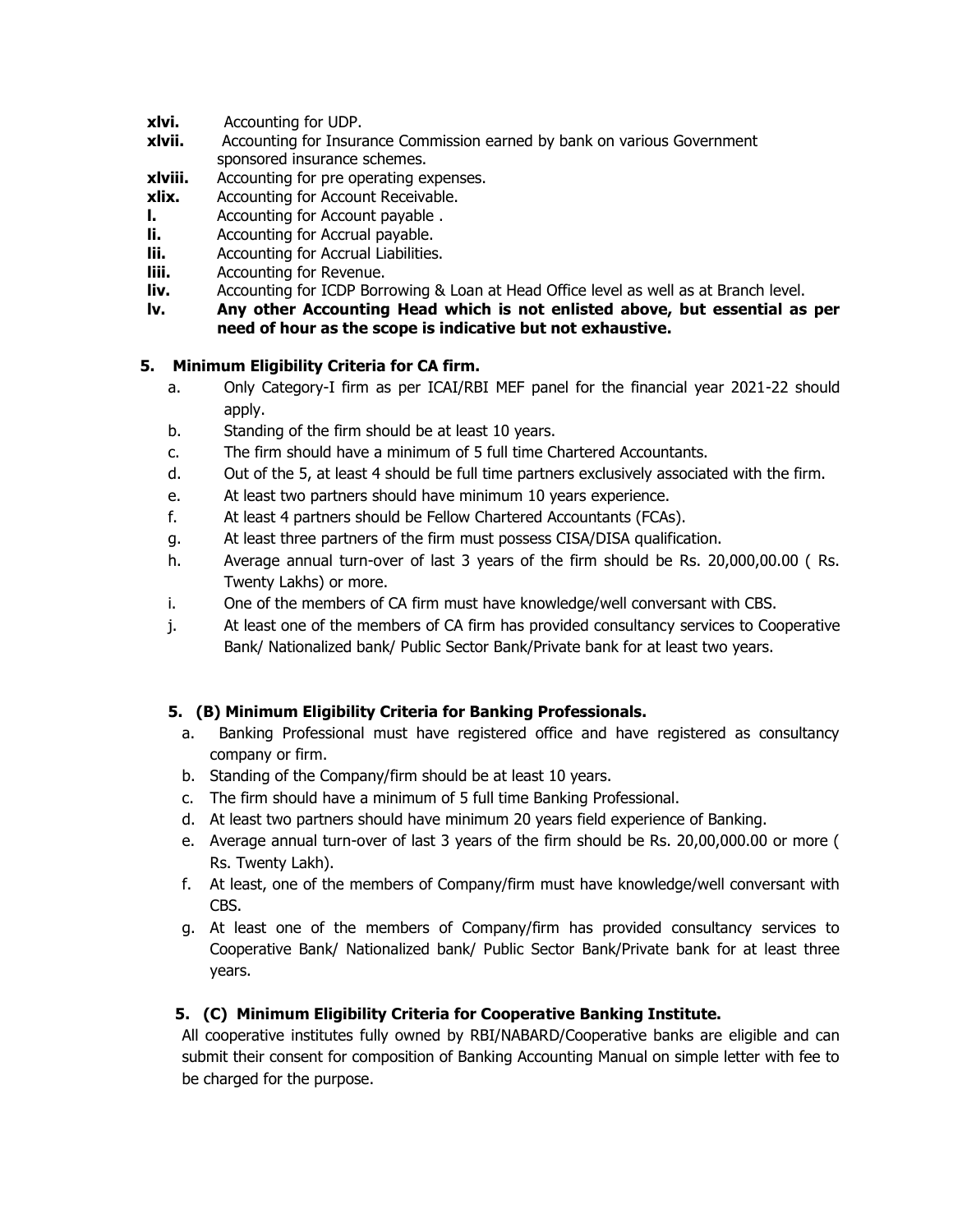#### **6. General Terms and Conditions:-**

#### **a. Term of Assignment**

The CA firm/Banking Professional/ Cooperative Banking Institute has to compose Banking Accounting Manual within four months from date of allotment of assignment. Accounting guidelines incorporated in The Banking Accounting Manual must be in consonance with guidelines of RBI & NABARD.

#### **b. Adherence to Terms and Conditions**

The CA firms/Banking Professional/ Cooperative Banking Institute which wishes to submit responses to this EOI should note that they should abide by all the terms and conditions contained in the EOI in true intent and spirit. If the responses contain any extraneous conditions put in by the Respondents, such responses may be disqualified and may not be considered for the selection process.

#### **c. Professionalism**

The CA firms/Banking Professional/ Cooperative Banking Institute should provide professional objective and Banking Accounting Manual should be comprehensive, Cooperative banking specific and in line with RBI/NABARD guidelines and existing banking practice. The Bank reserves the right to reject the draft Banking Accounting Manual and if it does not serve the objective and then the advance payment shall have to be returned to the Bank.

#### **d. Single Point of Contact**

CA Firm/Banking Professional/ Cooperative Banking Institute has to provide details of single point of contact viz. name, designation, address, e-mail address, telephone/mobile no. fax no. etc.

#### **e. Applicable Law and Jurisdiction of Court**

The agreement with CA Firm/Banking Professional/ Cooperative Banking Institute shall be governed in accordance with the laws of India for the time being in force and will be subject to the exclusive jurisdiction of courts at Shimla, Himachal Pradesh.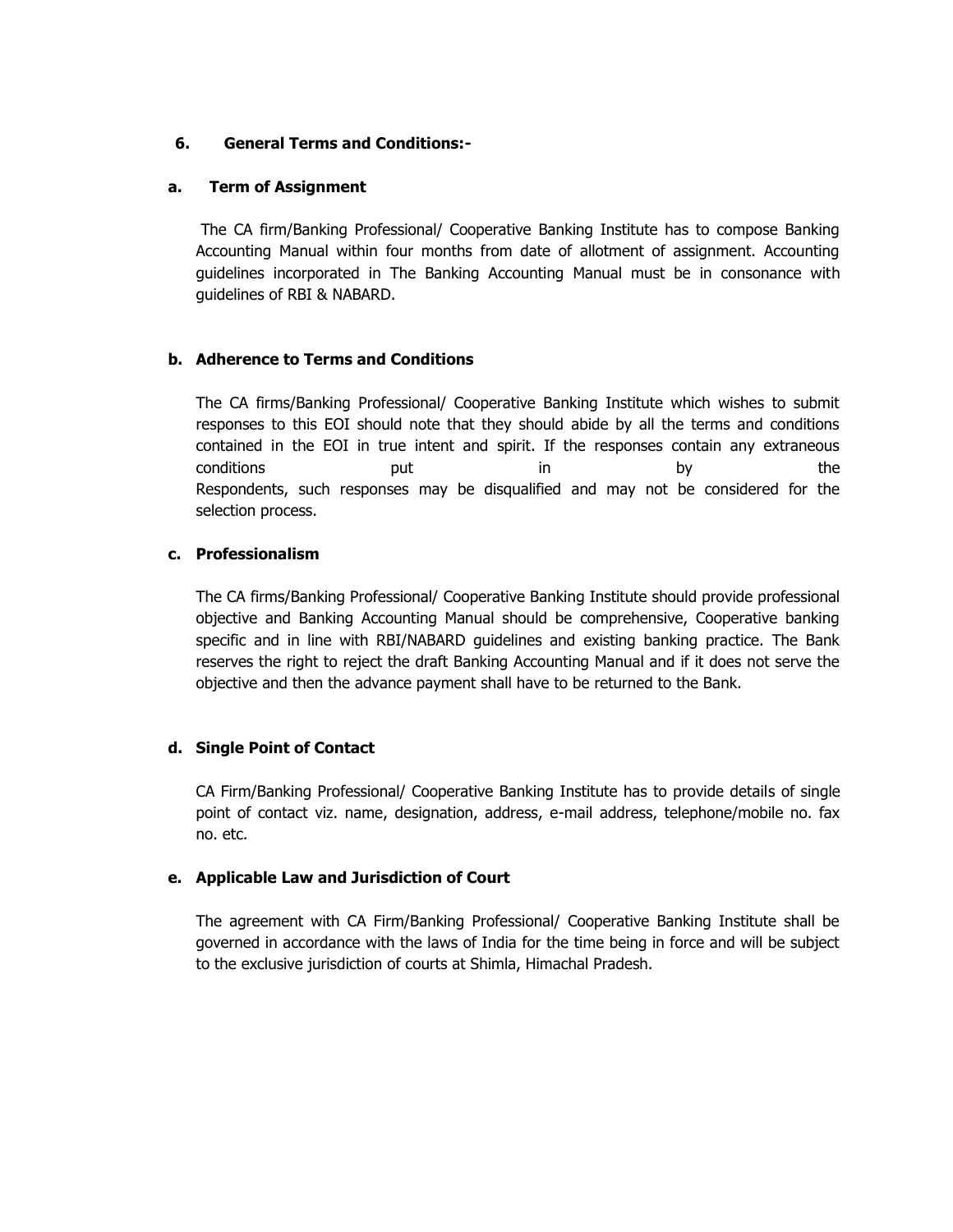# **APPLICATION FORM:-**

**Annexure-1** :**Additional Details to be submitted by CA Firm**

| Sr.No.         | Particular                                                                                    | Details     |
|----------------|-----------------------------------------------------------------------------------------------|-------------|
| $\mathbf{1}$   | Name of the Firm                                                                              |             |
| $\overline{2}$ | Address of the Firm                                                                           |             |
| 3              | Category of CA firm as per ICAI, MEF panel for FY 2021-22                                     |             |
| 4              | Standing of the firm (in year)                                                                |             |
| 5              | Number of full time Chartered Accountants                                                     |             |
| 6              | Number of full time Partner (out of Sr.No.5)                                                  |             |
| $\overline{7}$ | Names of full time Partners with qualification                                                |             |
| 8              | Number of Partners having ten years experience                                                |             |
| 9              | No. of FCAs (out of Sr.No.5)                                                                  |             |
| 10             | No. and Names of CAs with CISA/DISA qualification                                             |             |
| 11             | Annual turnover of last 3 years (please attach copy of annual<br>audited financial statement) |             |
| 12             | No. of CAs having CBS knowledge (out of Sr.No.5)                                              |             |
| 13             | Name of the CA who has provided consultancy for two years                                     |             |
| 14             | Name of the bank to whom Consultancy has been provided                                        |             |
| 15             | Whether any disciplinary action taken/pending<br>proceedings<br>against the firm by ICAI?     |             |
| 16             | Minimum fee/Charges                                                                           | Rs.100000/- |

**Please attach documentary proof of above given detail.**